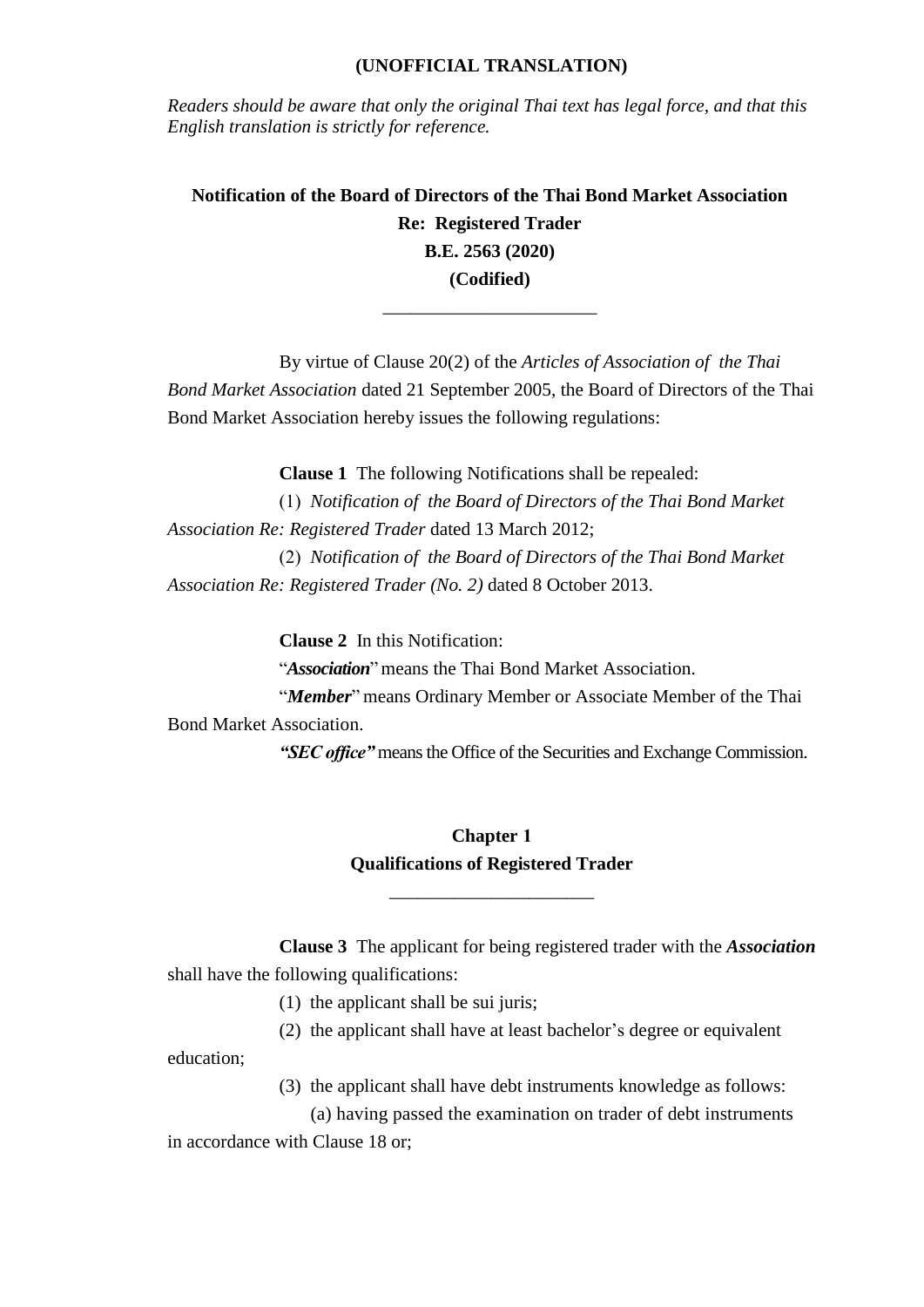(b) being a high ranking executive who supervises debt instrument dealing division and having passed the examination in accordance with Clause 18(1) or having passed the training on the course of rules, regulations and ethics as stipulated by the *Association* or;

(c) having passed the examination on CISA level 1 (Certified Investment and Securities Analyst Program) or CFA level 1 (Chartered Financial Analyst) with having work experience in securities investment in total not less than 2 years within a period of 5 years prior to the filing date of the application and having passed the examination in accordance with Clause 18(1) or;

(d) having passed the examination on CISA level 3 (Certified Investment and Securities Analyst Program) or CFA level 3 (Chartered Financial Analyst) and having passed the examination in accordance with Clause 18(1).

**Clause 4** The applicant for being registered trader with the *Association* shall not have any the following prohibited characteristics:

(1) having been withdrawed from the registration within a period of 3 years prior to the filing date of the application due to a punishment of the *Assocation*;

(2) do not have the prohibited charateristics of the personnel in capital market business as stipulated by the *SEC office*.

# **Chapter 2**

### **Application for Registration, Renewal of Registration, Change, and Revocation** \_\_\_\_\_\_\_\_\_\_\_\_\_\_\_\_\_\_\_\_\_\_

**Clause 5** The applicant for being registered trader shall file an application in accordance with the form as stipulated by the *Association* within 2 years from the date of having passed the examination on trader of debt instruments.

In case the *Association* is of the opinion that the applicant under paragraph one have the qualifications as required and does not have any prohibited characteristics, the *Association* shall be deemed accepted the registration as a registered trader.

The first term of registered trader shall be in the period of 2 calendar years from the date of applying the registration.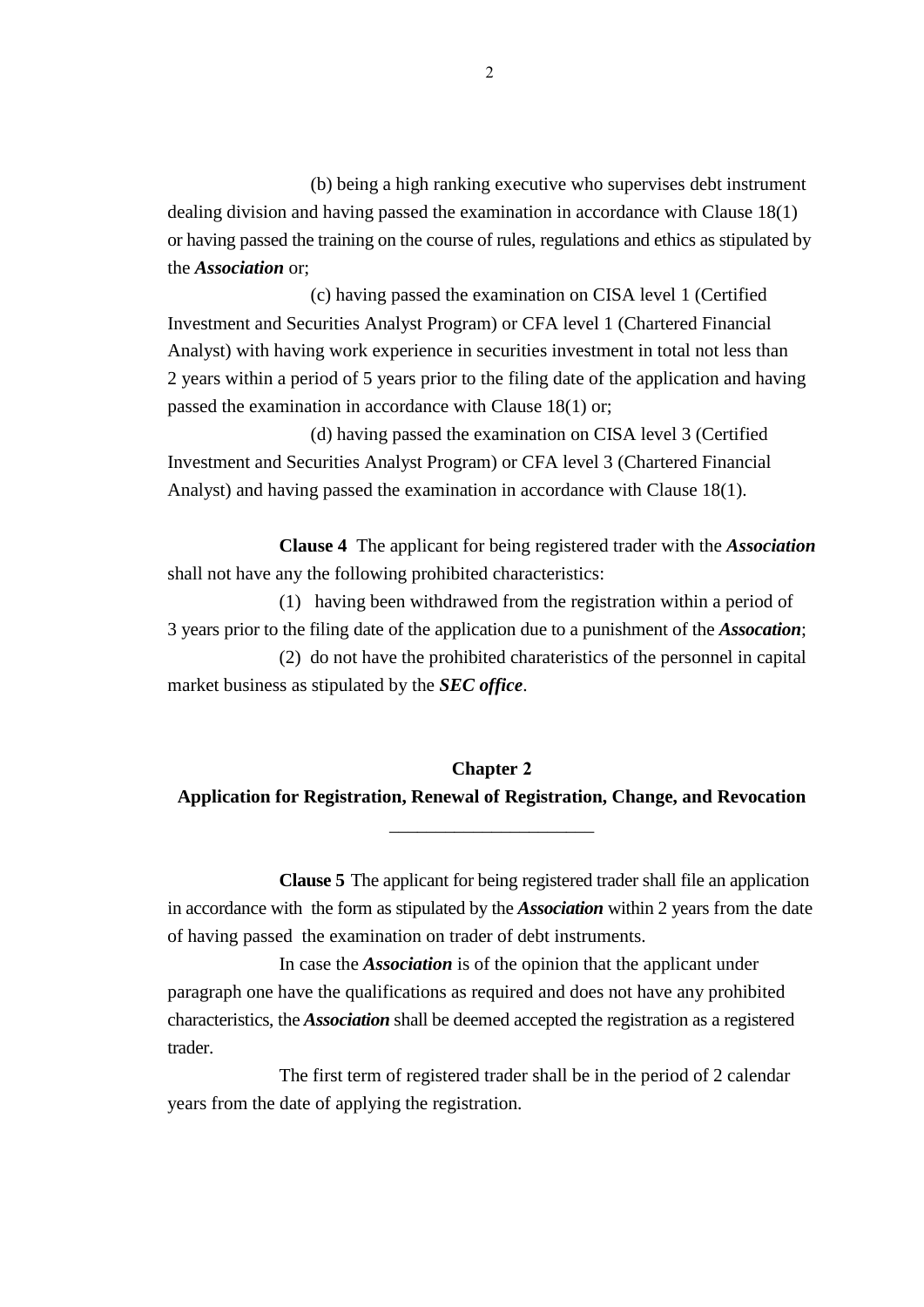**Clause 6** In case where the registration under Clause 5 has been completed, each registered trader shall possess trader ID in accordance with the form and the procedure as stipulated by the *Association*.

**Clause 7** Renewal of registration shall be done by either taking a refresher course or collecting the number of hours in continuing professional education (CPE) of registered trader in accordance with criteria stipulated by the *Association* and has already submitted an application for renewal of registration.

Renewal of registration shall extend the term of registered trader to 2 calendar years period from the termination of registration date.

**Clause 8** The *Association* shall provide a refresher course by co-organizing with other training institutions or by allowing other training institutions approved by the *Association* to operate in accordance with the criteria and procedures as stipulated by the *Association* at least once during 2 years period. The training fee shall be based on a rate as stipulated by the *Association*.

**Clause 9** Registered trader whose term is terminated in a period of not more than 1 year shall have the right to renewal of registration in case of proceeding under the first paragraph of Clause 7.

Renewal of registration shall extend the term of registered trader to 2 calendar years period from the registration of termination date.

**Clause 10** In case of modified name or modified other information of registered trader, registered trader shall notify such modification to the *Association* within 7 business days

**Clause 11** the *Association* shall deliver an updated registration of registered trader to the *Office SEC* every 6 months within 30 business days from the maturity date.

**Clause 12** the *Member* who knows that their appointed registered trader have prohibited qualification in accordance with stipulated by the *Association* or the term of their registered trader is terminated. The *Member* shall immediately notify the cancellation of appointment of such registered trader in writing to the *Association*.

3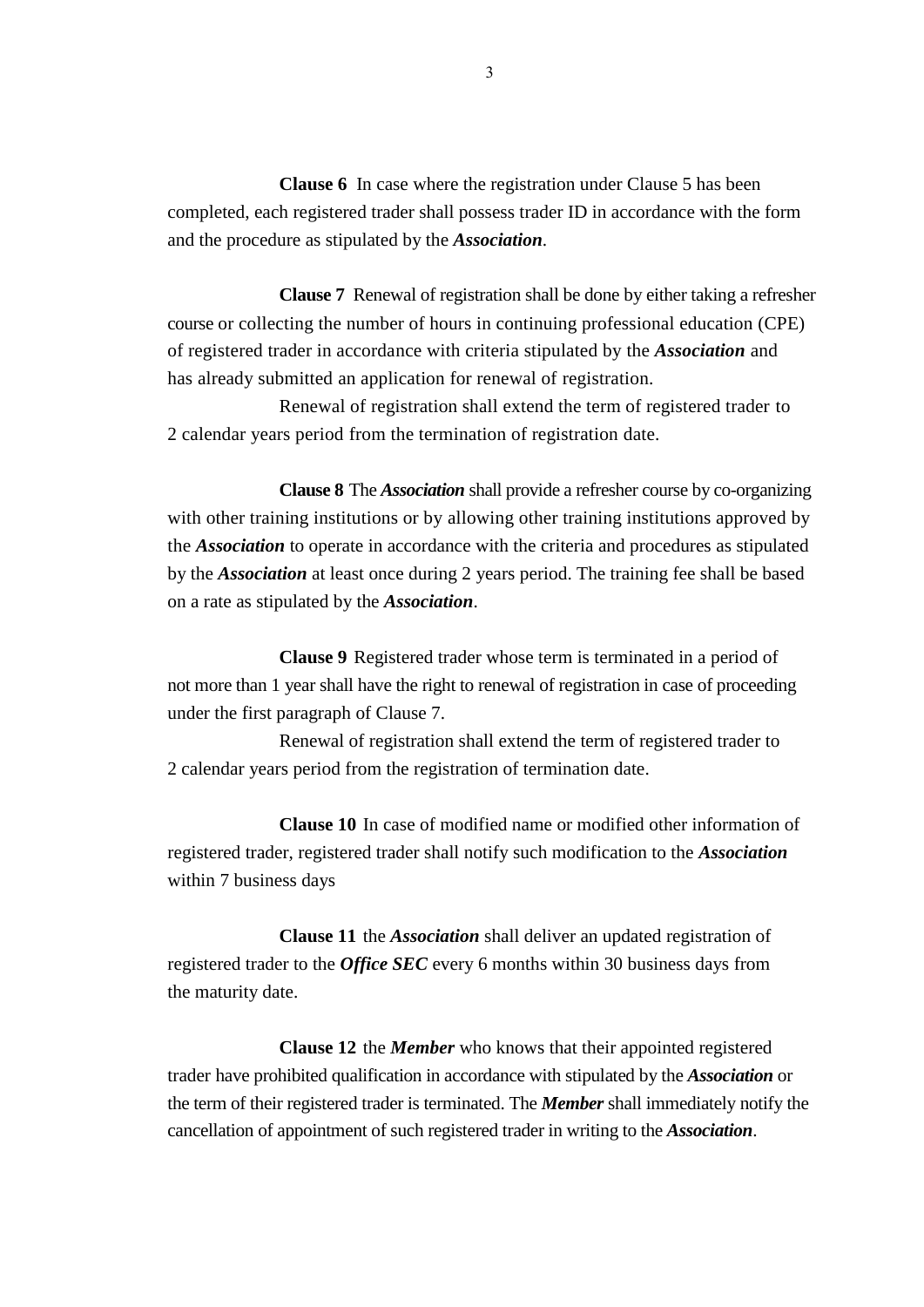**Clause 13** Registered trader shall be terminated in the following cases: (1) death;

(2) he/she intends to quit from being registered trader;

(3) the term of registered trader is terminated;

(4) he/she has prohibited characteristics under Clause 4 and the *Association* has withdrawal order from being registered trader;

(5) he/she is withdrawn from being registered trader.

### **Chapter 3 Duties of Registered Trader**

\_\_\_\_\_\_\_\_\_\_\_\_\_\_\_\_\_\_\_\_\_\_\_\_\_\_

**Clause 14** Registered trader has the duties as follows:

(1) to comply with laws on Securities and Exchange Act, and related rules, regulations, and Notifications of the *Association* including related laws and regulations;

(2) to practice his/her performance in compliance with the ethnics of conducting business stipulated by the *Association*;

(3) to comply with standard of practices stipulated by the *Association*;

(4) not to perform any act to cause damage or may cause damage to

the *Association*;

(5) to trade debt instrument with registered trader of the *Member*.

# **Chapter 4 Punishment and Disclosure Punishment**

\_\_\_\_\_\_\_\_\_\_\_\_\_\_\_\_\_\_\_\_\_\_\_\_\_\_

**Clause 15** In case the registered trader violates or fails to comply with the regulations of the *Association*, the consideration and penalties thereof shall be in accordance with the regulation of the *Association* regrading to consideration and to performed disciplinary action stipulated by the *Association*.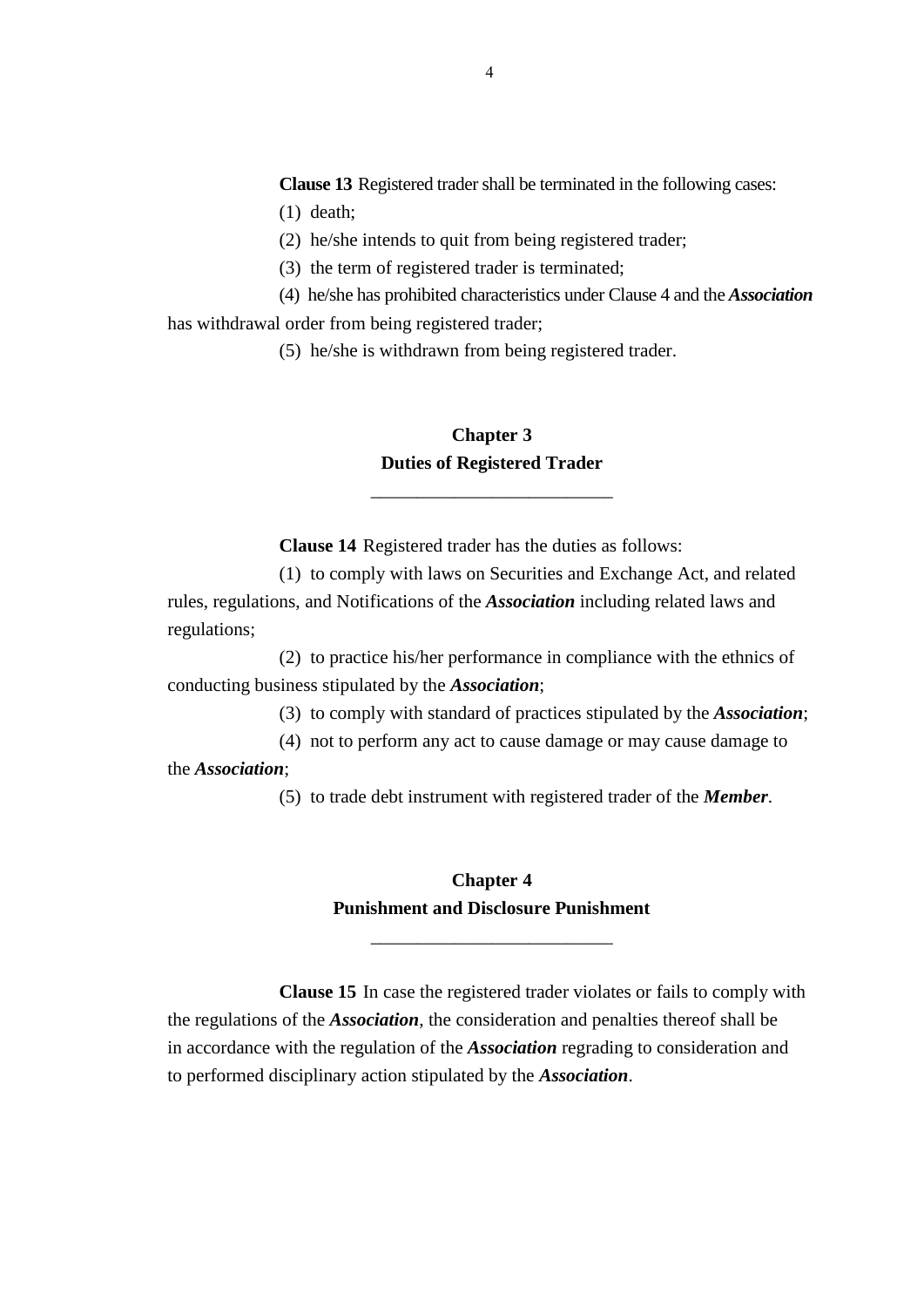**Clause 16** The *Association* hereby stipulates the punishments for registered trader who violates or fails to comply with this Notification as follows:

- (1) warning;
- (2) probation;
- (3) fine;
- (4) suspension of performance;
- (5) withdraw from registration

**Clause 17** In case where registered trader is punished, the *Association* shall notify such punishment to the *Member* in a form of letter by specifying name, the feature of wrongdoing and punishments.

## **Chapter 5 Examination of Registration for Registered Trader and Fees**

\_\_\_\_\_\_\_\_\_\_\_\_\_\_\_\_\_\_\_\_\_\_\_\_\_\_

**1 Clause 18** In order to be registered trader, an applicant is required to pass the examination as follows:

(1) laws, rules and regulations, ethics and the Thai Bond Market

Convention;

 $\overline{a}$ 

(2) knowledge of debt instrument.

**Clause 19** Examination fee shall be as follows;

- (1) Thai version examination is THB 1,500 per person per time;
- (2) English version examination is THB 3,000 per person per time.

**Clause 20** Walk-in examination fee shall be as follows;

- (1) Thai version examination is THB 5,000 per person per time;
- (2) English version examination is THB 10,000 per person per time.

**Clause 21** Registration fee shall be THB 10,000 per person per time.

Association Re: Registered Trader B.E. 2564 (2021) (No.2) effect as from June 17, 2021

<sup>&</sup>lt;sup>1</sup> Amended by Notification of the Board of Directors of the Thai Bond Market